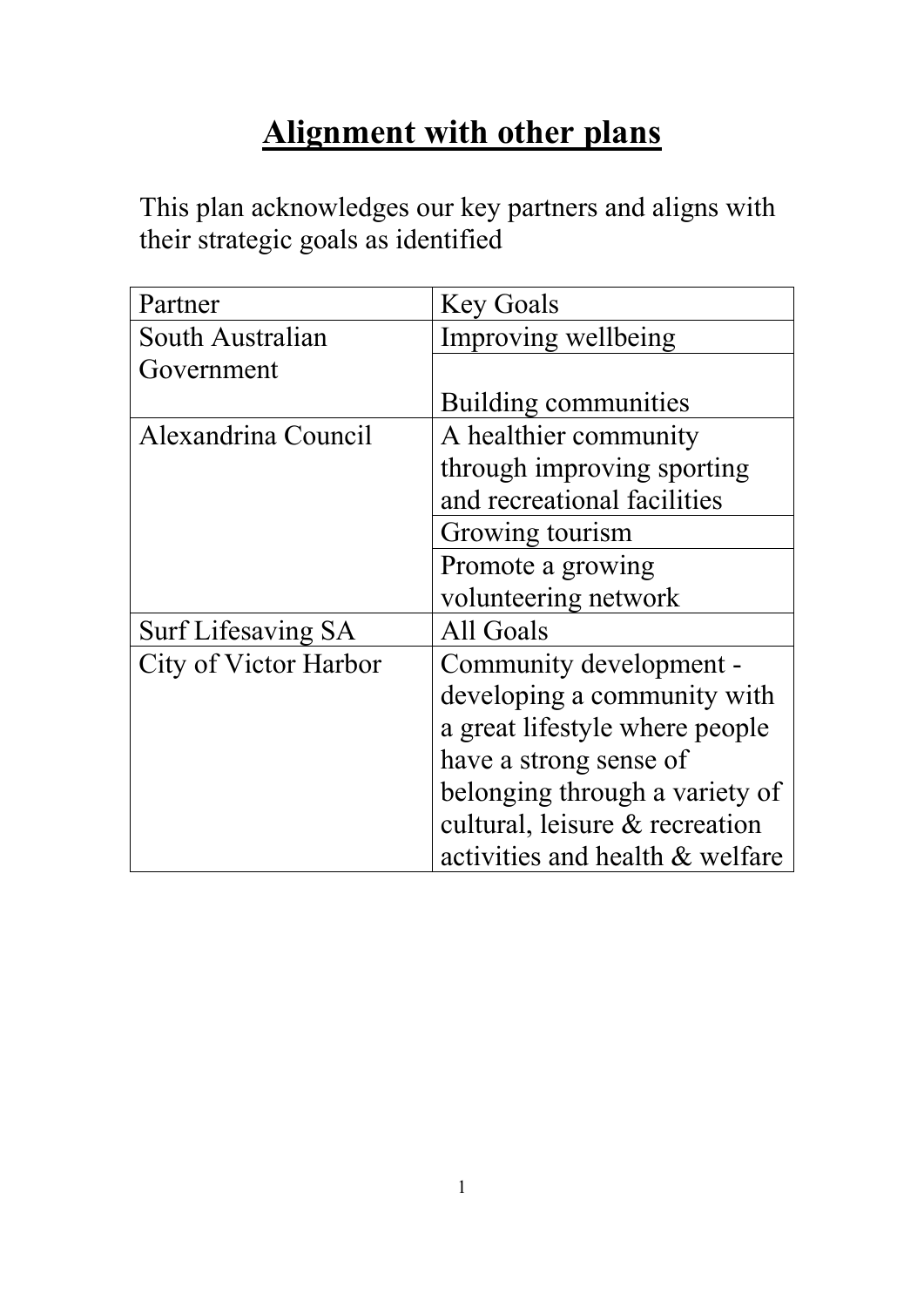### **Brief History**

Chiton Rock Surf Lifesaving Club Inc was formed in 1957 by a dedicated group of South Coast surfers. The Club is located half way between Victor Harbor and Port Elliot on a stretch of coastline that is open to the swells of the Southern Ocean. The area frequently has sizeable surf and attracting surfers, body boarders, body surfers and swimmers. The Club provides a patrolled beach with trained lifesavers and an inflatable rescue boat on weekends from November to March.

## **Chiton Rocks Surf Lifesaving Club is:**

- a not-for-profit volunteer organisation.
- a provider of lifesaving service to the south coast.
- a sporting organisation for all ages.
- a family friendly and fun environment.
- a part of the South Coast community.
- exposed to regular and significant surf.
- affiliated with Surf Life Saving South Australia.
- a Youth Training Facility and Registered Training Organisation (RTO) through SLSSA.
- a Function space/restaurant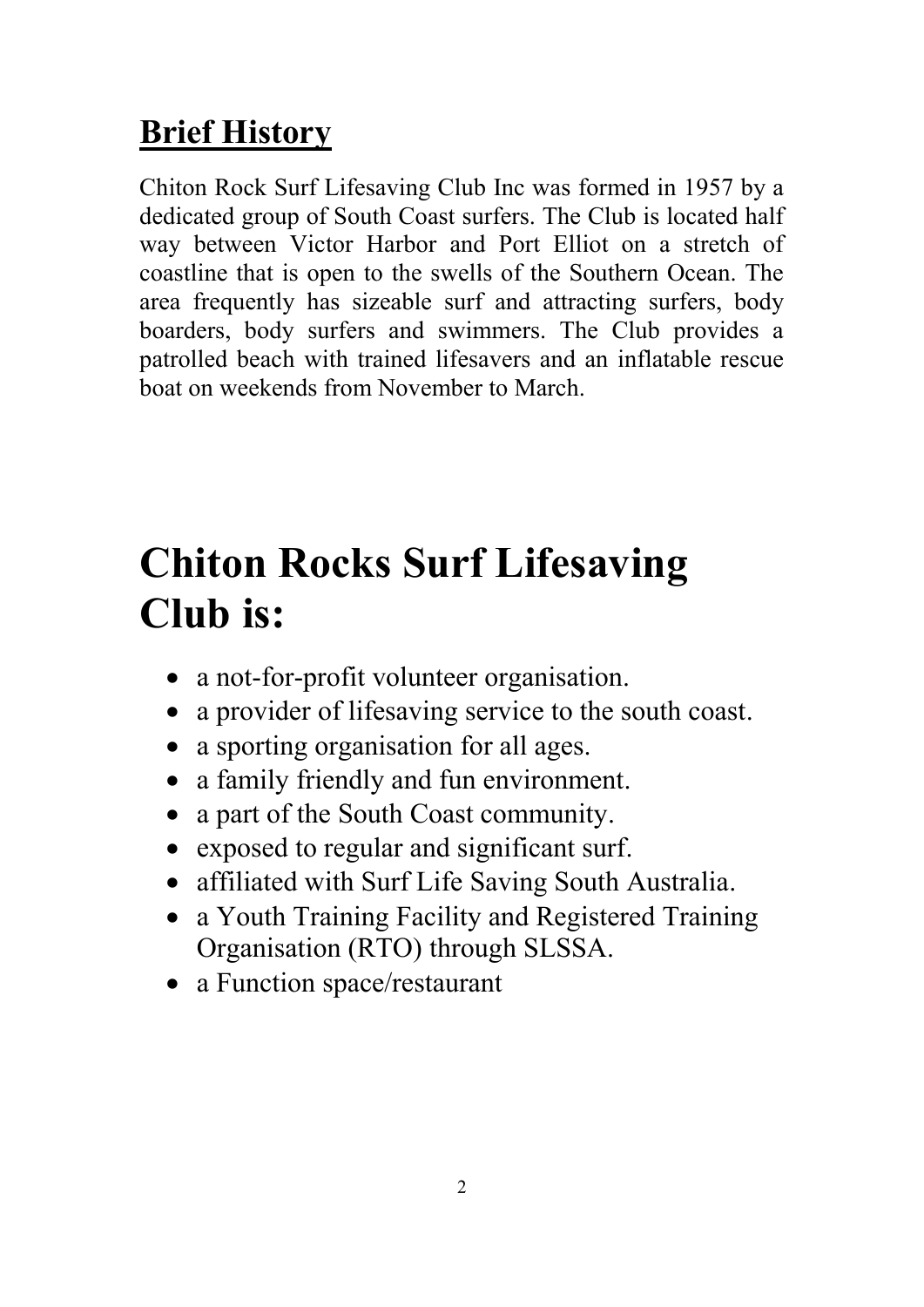# **Chiton Ethos (our code of conduct)**

### **Friendship and fun**

Having a good time, building camaraderie, encouraging participation and being friendly to all comers.

### **Responsibility and accountability**

Accepting responsibility to provide the best lifesaving services we can, being accountable for our actions and using the Clubs resources in a responsible and accountable manner.

### **Partnerships and teamwork**

Working in collaboration with our partners and sponsors to benefit the community. Sharing the load.

### **Respect and equity**

Treating individuals with respect, fairness and equality regardless of differences. Finding the common ground.

### **Dedication, perseverance and resilience**

Getting the job done, finding new ways and bouncing back when the going gets tough.

### **Welcoming new members**

Providing vocational guidance, training opportunities in life saving skills, fostering a love and respect for the sea.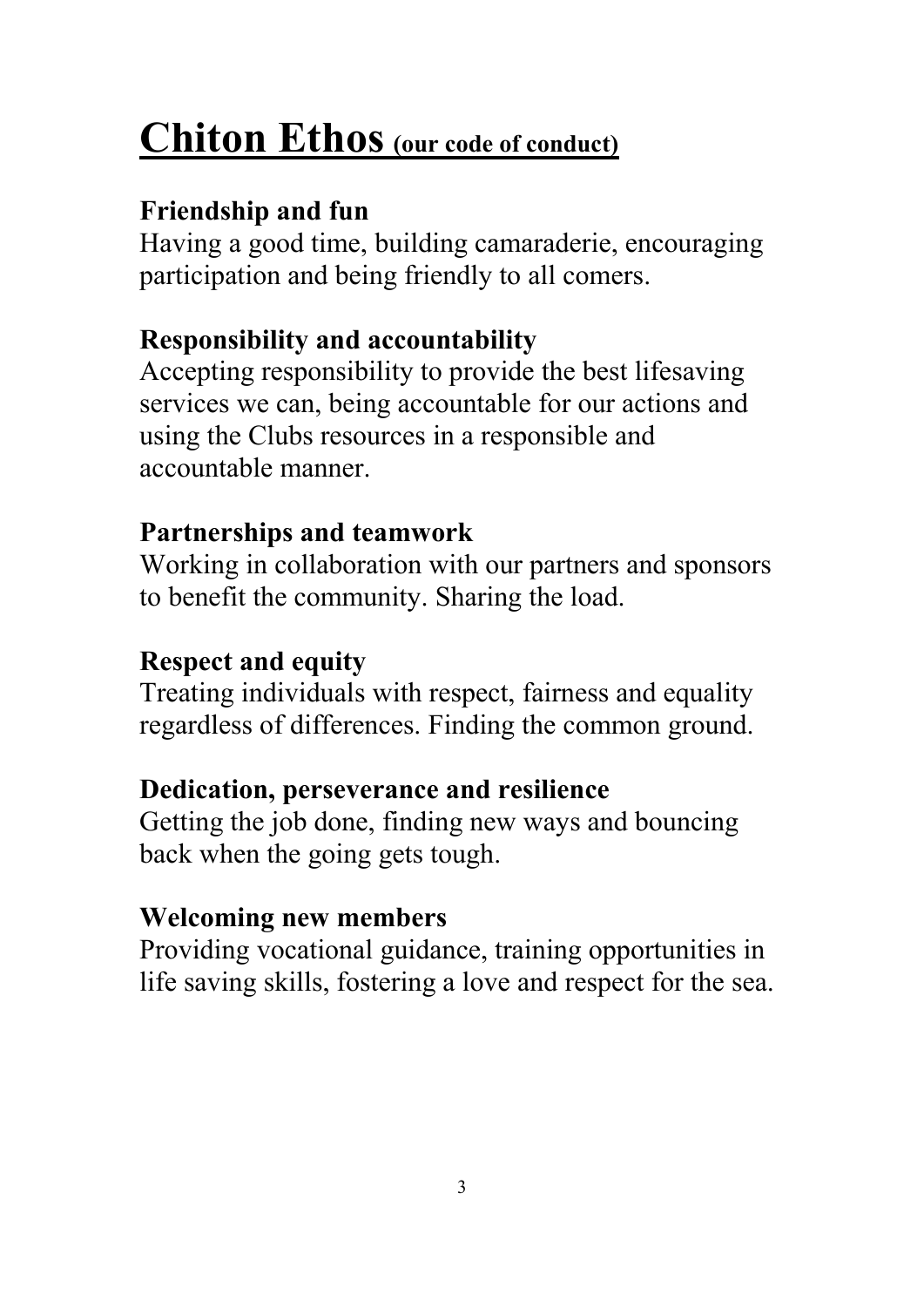## **Vision(where we strive to be)**

Chiton Rocks SLSC … a thriving club that provides exceptional lifesaving services to the South Coast by having an abundance of trained lifesavers, modern professional facilities and equipment, substantial club membership and enthusiastic community support.

### **Purpose(why we exist)**

To provide efficient patrols for the protection and guidance of the public who surf and bathe at Chiton Rocks beach and nearby beaches.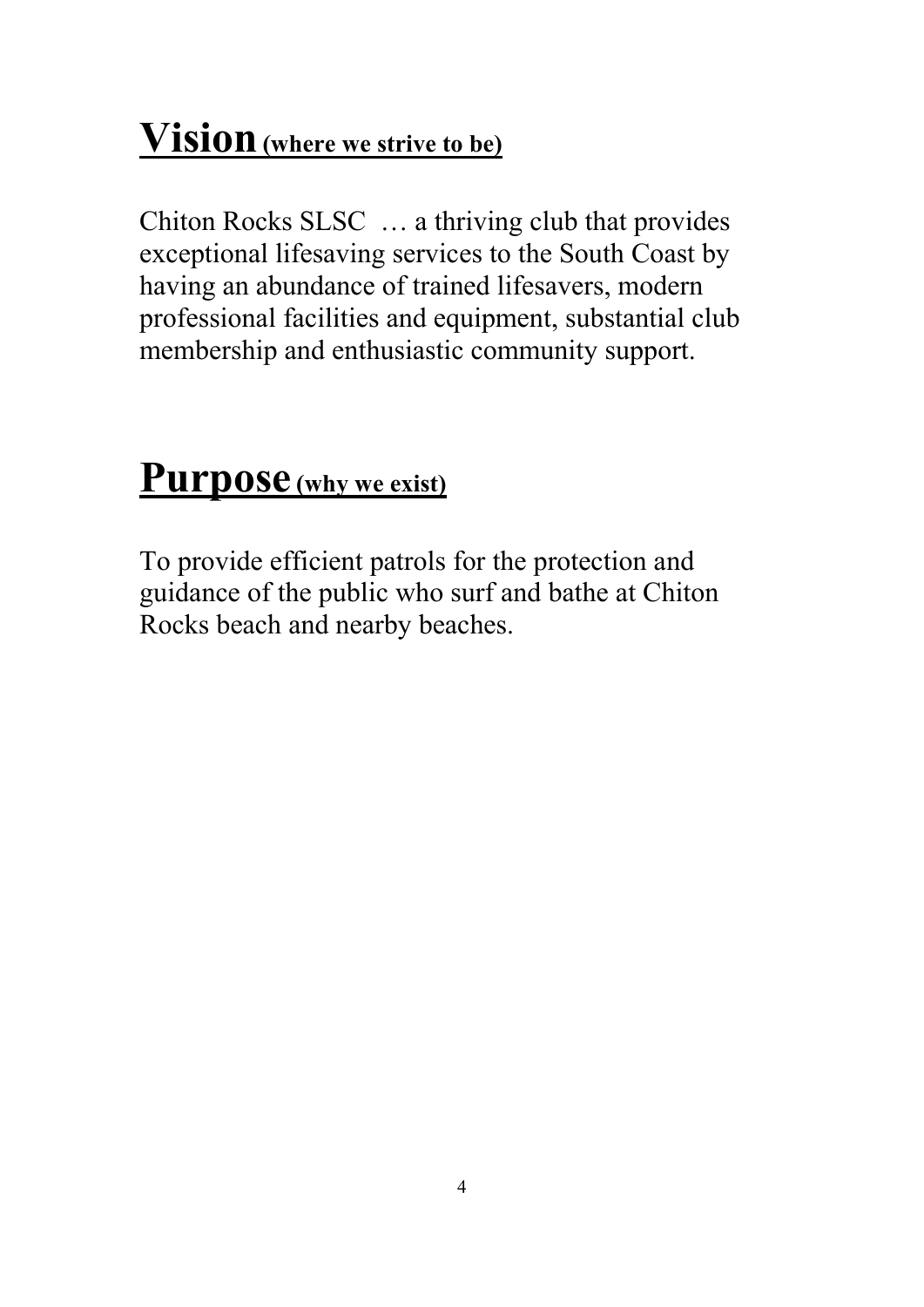# **High Level Goals** (always striving to achieve)

### **Providing lifesaving services**

To continue to provide and improve lifesaving services to the highest standard

### **Membership development**

Build a sustainable membership

#### **Becoming a core community resource**

Strive to become an integral part of the South Coast community. Provide opportunities for the community to become involved in surf lifesaving, first aid and surf sports.

Provide a valued, respected and supported lifesaving service. Provide a hub for community groups to meet with like values.

### **Modern facilities**

Maintain the Chiton facilities as a modern lifesaving facility that is environmentally sustainable, with accommodation, catering and entertainment capacity

Provide modern equipment for water sports and lifesaving services.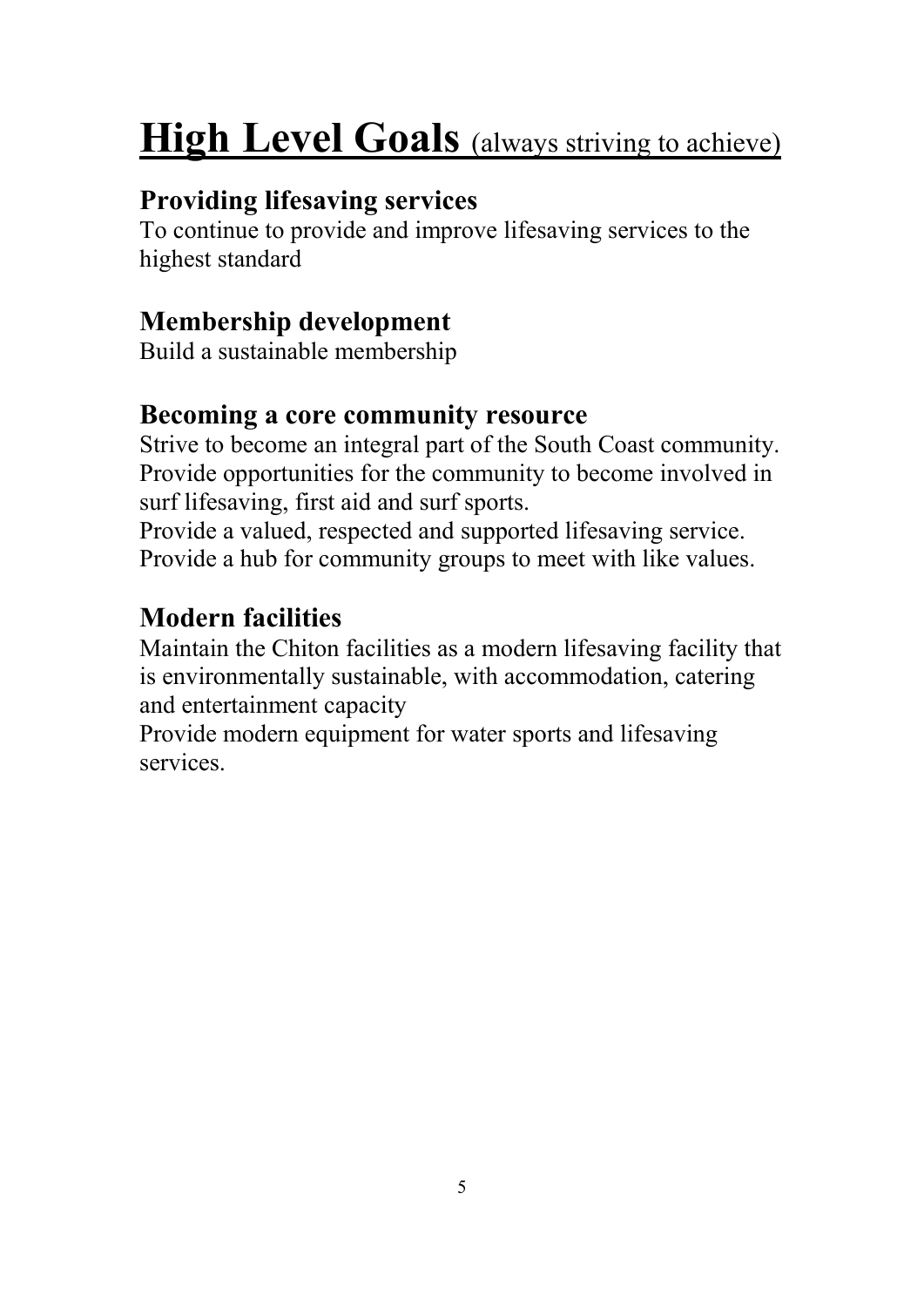#### **Developing our unique sport and lifestyle**

Promote participation in surf sports Encourage members and all comers to indulge in our surf culture and lifestyle

#### **Financial strength**

Enhance business opportunities to sustain the organisation (cash flow positive)

### **Building partnerships**

Strengthen relationships with key partners and sponsors. Understand their operating environments and constraints and assist to achieve their goals